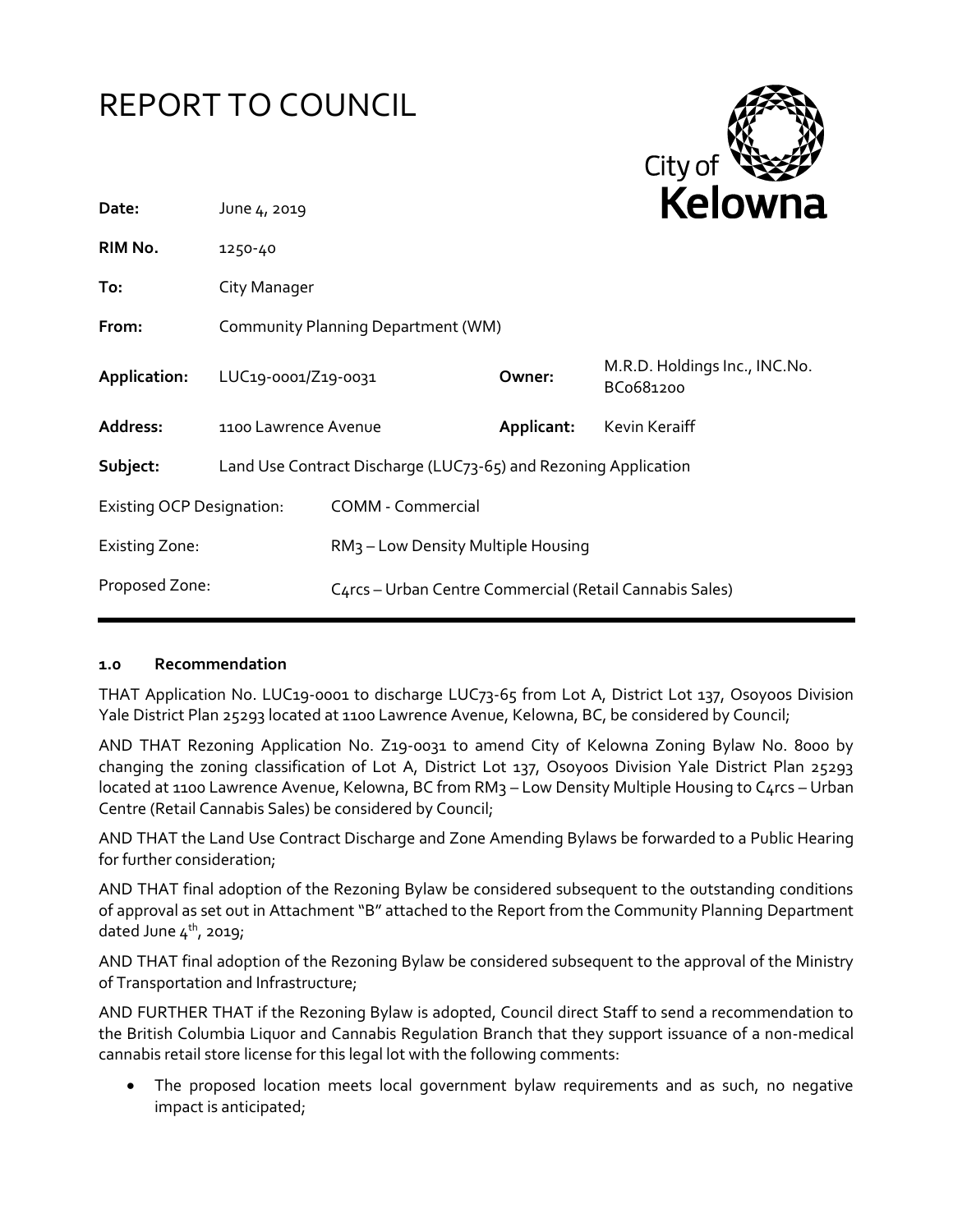- The views of the residents were captured during a public hearing process for the rezoning of the property and Council meeting minutes summarizing those views are attached; and
- Local government recommends that the application be approved because of compliance with local regulations and policies.

### **2.0 Purpose**

To consider a Land Use Contract discharge and rezoning to C4rcs – Urban Centre (Retail Cannabis Sales) to accommodate Retail Cannabis Sales.

#### **3.0 Community Planning**

Community Planning Staff support the Land Use Contract discharge and proposed rezoning to allow for commercial use and retail cannabis sales. This application was received prior to the close of the first intake of retail cannabis sales establishment applications on November 30, 2018. As such, it was evaluated in accordance with a Council-endorsed process and was selected, through a lottery process, to move forward with the City's standard rezoning process, established in the Development Application Procedures Bylaw. This application received a score of 76.43, and the average overall score of all applications evaluated was 69.53.

Should Council support the proposed Rezoning Bylaw, the property would be rezoned to a retail cannabis sales subzone, and Staff would send a recommendation to the British Columbia Liquor and Cannabis Regulation Branch indicating support for issuance of a non-medical cannabis retail store license for this property.

In order to accomplish these changes, the Land Use Contract (LUC73-65) currently regulating this property will need to be discharged. The LUC will be discharged in accordance with Council Policy No. 282 (Strategy for Elimination of Remaining Land Use Contracts).

# **4.0 Proposal**

The current LUC affects two properties and generally restricts the use to private residential accommodation for senior citizens and citizens with special needs and commercial facilities including retail stores, professional offices, banks or trust companies, barbershops and/or beauty parlours, florist shops and coffee shops. The underlying RM3 – Low Density Multiple Housing zone is not appropriate for the current or proposed land use.

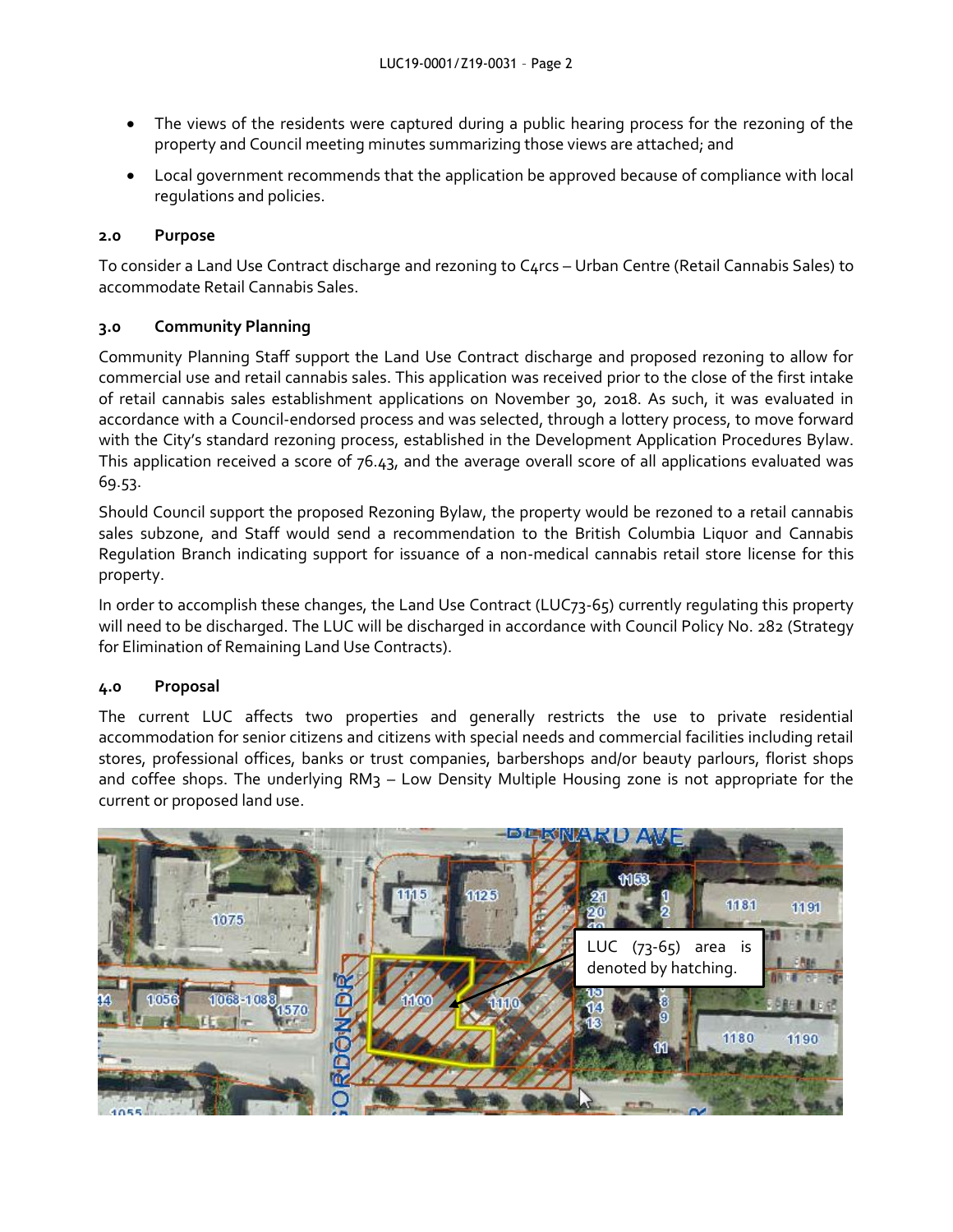In conformance with Council Policy No. 282, Staff will bring a bylaw terminating the Land Use Contract on the remaining adjacent parcel. This is a separate process form the discharge of an LUC, as termination eliminates the LUC one year after Council adoption (whereas a discharge is immediate).

#### 4.1 Project Description

The applicant has proposed to rezone the subject property to allow for Retail Cannabis Sales. The rezoning application (Z19-0031) went through the City's evaluation process and was selected to move forward with rezoning. Prior to moving forward with the rezoning application the LUC must be discharged as it does not permit the proposed use.

#### 4.2 Site Context

The subject property is located at 1100 Lawrence Avenue on the north side of Harvey Avenue, and east of Gordon Drive. Sensitive uses that were identified within a 15o metre radius include a daycare.

Specifically, adjacent land uses are as follows:

| <b>Orientation</b> | Zoning                                         | <b>Land Use</b> |
|--------------------|------------------------------------------------|-----------------|
| North              | C <sub>4</sub> – Urban Centre Commercial       | Commercial      |
| East               | RM <sub>3</sub> – Low Density Multiple Housing | Residential     |
| South              | C <sub>4</sub> – Urban Centre Commercial       | Commercial      |
| West               | C <sub>2</sub> – Neighbourhood Commercial      | Commercial      |

#### **Subject Property Map:** 1100 Lawrence Ave



# **5.0 Current Development Policies**

5.2 Council Policy No. 282 – Strategy for Elimination of Remaining Land Use Contracts

**Council Policy No. 282.<sup>2</sup>** Includes the following statement:

That the City of Kelowna initiate proceedings to discharge the contracts subject to consultation with affected owners of the land and subject to prior approval by council with regard to affected contracts.